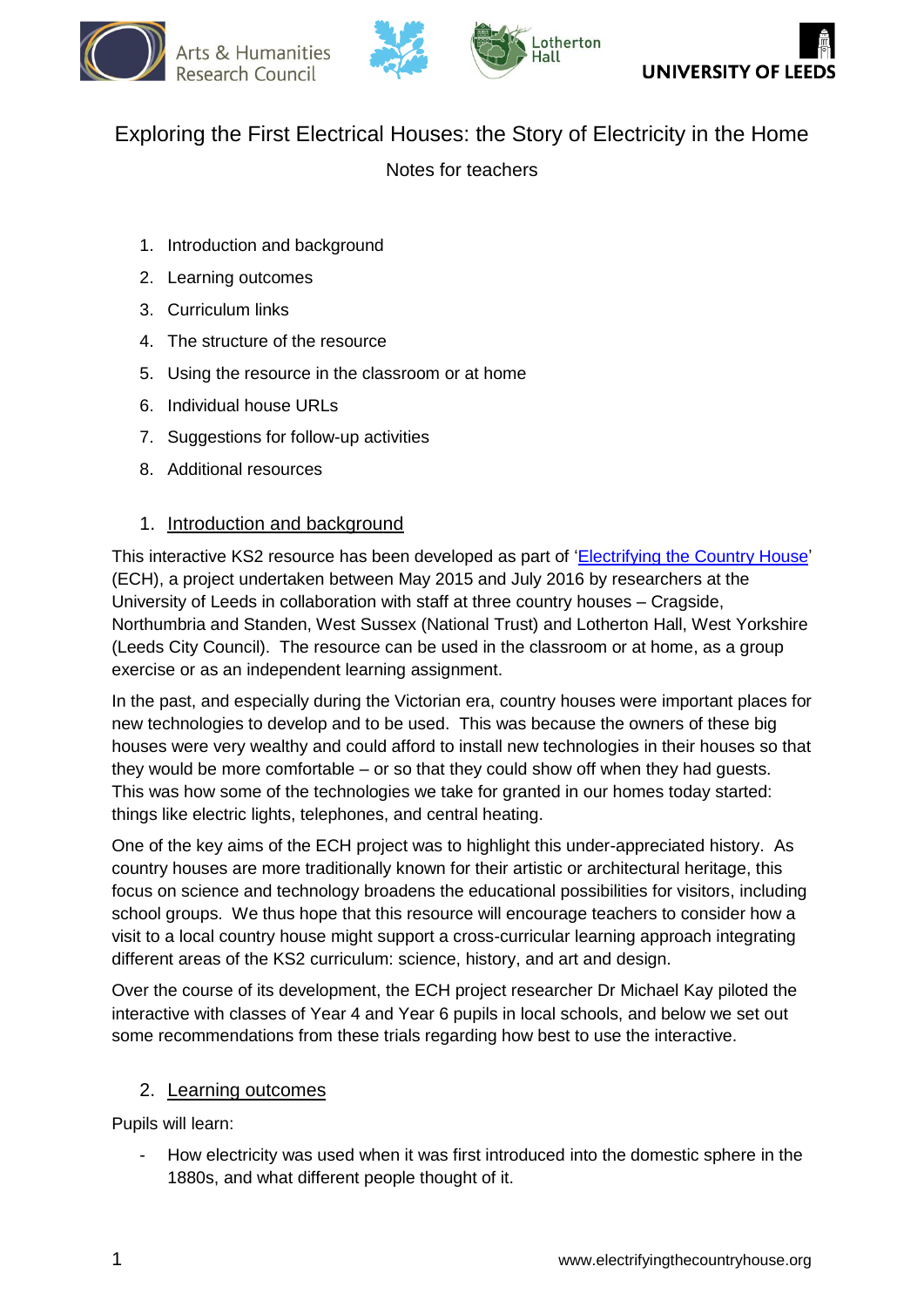- The role that country houses, especially Cragside, Standen and Lotherton Hall played in the story of domestic electrification.
- About conductors and insulators, including some examples.
- What basic electrical circuit components do, and how these early houses made use of them to work lights, bells and other electrical apparatus.
- How the important invention of the electric lightbulb made a difference to people's lives, and how it wasn't always seen as a good thing – and wasn't always reliable.

# 3. Curriculum links

## **Science:**

- Electricity comprises a key part of the science curriculum for Year 4 and Year 6, and the interactive can be used to support learning in this area.
- The Cragside videos and the quiz explain conductors and insulators, and give examples of both.
- Throughout the interactive pupils are introduced to different components of electrical circuits and their symbols. This is further reinforced by the quiz, which is structured around six main components: wire, bulbs, switches, buzzers, motors and batteries.

## **History:**

- The interactive can be used to support a study of an aspect or theme in British history that extends pupils' chronological knowledge beyond 1066. The use of electrical technologies of lighting, communication and power can be studied as a significant turning point in British history. For example, electrical communication was key for the expansion and consolidation of the Empire.
- Questions that the interactive might help to address include:
	- o How has technology changed the world over time? Pupils could list all the changes they can think of, and could look at key examples of technologies, such as electrical technologies, and consider why they mattered both nationally and in their local area.
	- $\circ$  Who had different opinions about new technologies, and why? Did changes in technology affect the rich and poor differently? Pupils could look at how different people's jobs were affected by new technologies. Considering how men and women often saw electricity differently can also be used as a way to understand changing gender roles in society.
- Schools in the vicinity of any of the three houses in the interactive could also use this content as part of a local history study, perhaps of the effect electricity had in their local area. Alternatively, schools elsewhere could use the stories of these houses as starting points for investigations into a country house local to them.
- The interactive could also help pupils understand the long arc of historical development, for example, by also considering other technologies of lighting in history and how these have enabled/restricted people's activities – for example in Roman times or Anglo-Saxon times.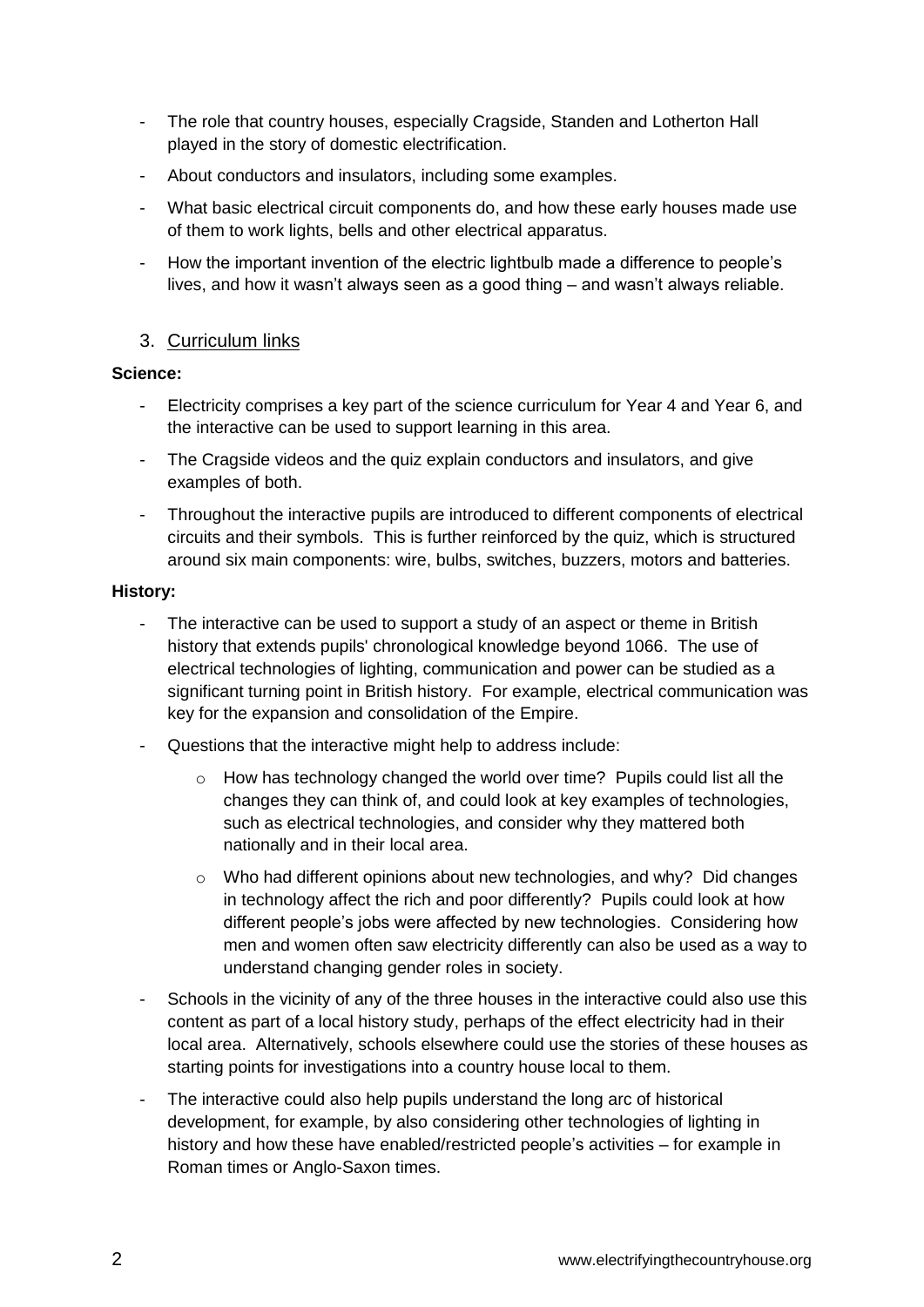## **Art and Design:**

- KS2 curriculum requirements include pupils learning about artists, architects and designers in history. The interactive can be used to introduce the 'Arts and Crafts' movement of the late nineteenth and early twentieth centuries, and in particular the architect Philip Webb who designed Standen.
- Pupils could use light fittings featured in the interactive as inspirations for sketches, and note differences between masculine and feminine designs, such as those seen in Lotherton Hall.

## **Design and Technology:**

- The interactive can be used to support learning about evaluating products and understanding how key events and individuals in design and technology have helped shape the world – for example, Joseph Swan's lightbulb in Cragside, or Alexander Graham Bell's telephone.
- The knowledge of electrical circuit components gained through the interactive will also help pupils to understand and use electrical systems.

# 4. The structure of the resource

The resource encourages users to take virtual tours around the three country houses involved in the ECH project: Cragside, Standen and Lotherton Hall. Users progress from one house to the next, unlocking them as they go, and finish with a quiz. The content in each house is loosely themed to emphasise different aspects of domestic electricity: in Cragside the focus is science and technology, in Standen it is aesthetics and design, and Lotherton Hall highlights the social history of electricity.

Users begin with Cragside, and are introduced to the house's guide character, Mr. Grey the butler – he was the real butler at Cragside at this time. After watching the introductory video users are given a floorplan of the house, from which they can explore four rooms. In each room is a 'hotspot' icon highlighting an object of electrical interest in the room. When clicked this expands out into a larger picture of the object and an accompanying question. After considering the question, users can watch a video of the guide character giving an answer.

When the user has watched all four of the room videos, a notification appears linking to a conclusion video in which the guide character sums up what has been learnt (please note videos must be watched all the way through). The user can then progress to the next house, Standen, where they go through the same process before moving on to Lotherton Hall. The guide character for Standen is Mrs. (Margaret) Beale, who with her husband James had the house built for their family. The guide character for Lotherton Hall is Bertha, a maid, who is a fictional but representative character. Throughout the interactive users can navigate between sections they have unlocked via the pop-up menu in the bottom right of the screen.

After Lotherton, the user can take a multiple choice quiz comprising six questions, each representing a different electrical circuit component which they have seen in the three houses. The questions highlight the interactive's three themes of science, history, and art and design. To answer them, users select their choice and then click the 'Check your answer!' button. A comment underneath the questions then confirms if the choice is correct,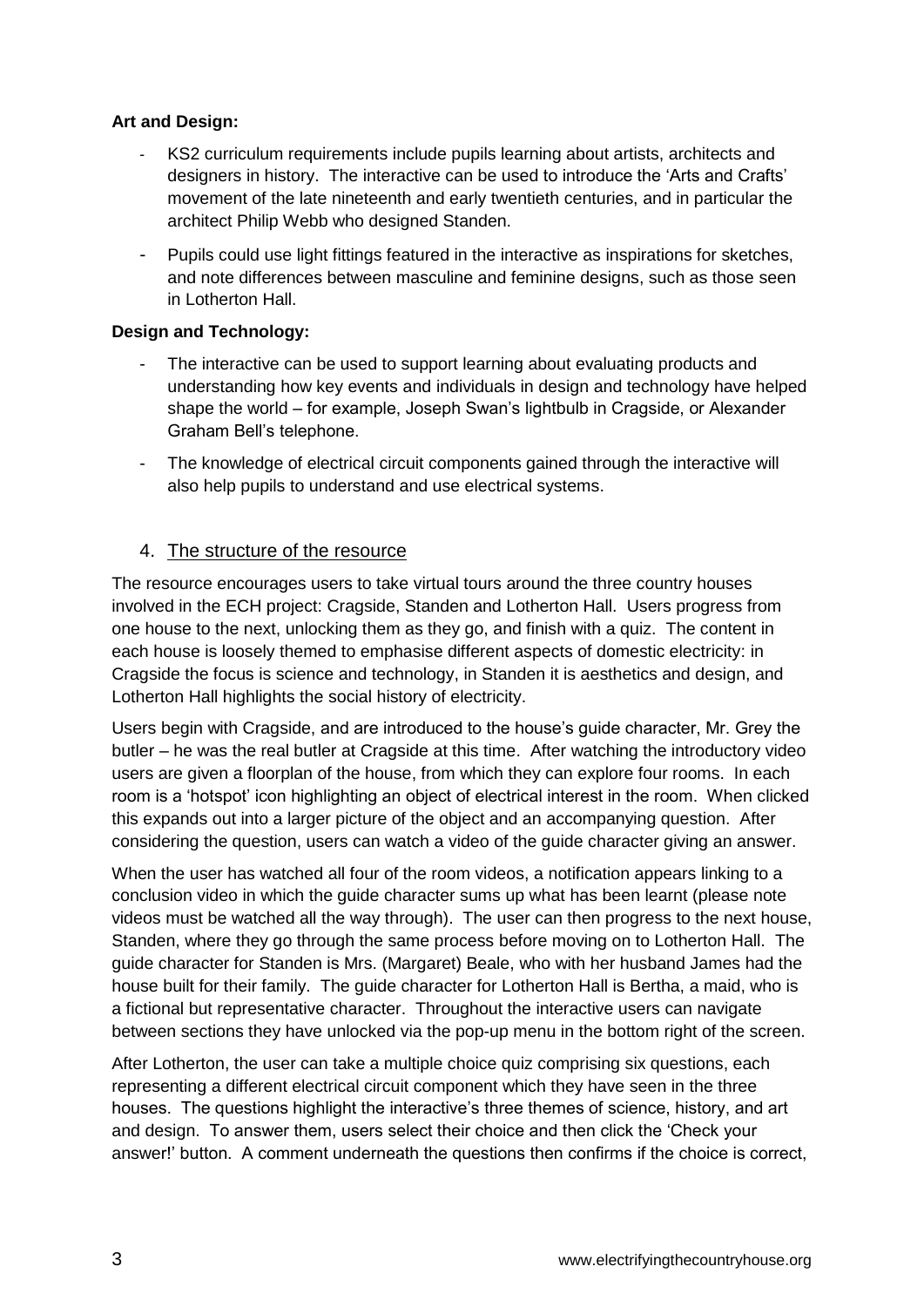or provides a hint or prompt if it is wrong. Upon completing the questions, users can see an animation of the circuit components in action.

The order of the houses corresponds to the order in which they were electrified. In each house, other rooms are also given on the floorplan for context – although they cannot be selected. Subtitles can be toggled on or off on the videos using the 'cc' button at the bottom right if users want to read along as the character speaks. The transcripts of all the videos are also available to download from the teachers' resources section of the interactive.

# 5. Using the resource in the classroom or at home

When trialling the interactive, with a couple of classes we sat the pupils down at their own computers with headphones and observed as they explored the content of one or two of the houses; however, this proved problematic as the internet connection wasn't good enough and the videos often didn't load properly. An alternative which worked quite well with another class was pairing pupils up at computers, using headphones with splitters, and having them move through the interactive together, discussing it as they went along.

The most effective way of using the interactive in the classroom is for the teacher to use a large screen to lead from the front. In this case, teachers can move the pupils forward through the interactive, asking which rooms they would like to explore first/next. They can then pose the questions asked in each room to the class, and encourage pupils to suggest answers, before playing the associated video. They can throughout provide clarifying or summarising remarks if necessary, or they can refer back to learning points which the pupils have already studied. Finally, they can lead the quiz by prompting pupils to choose which of the multiple choice answers is correct, and encourage discussion.

In one class we also asked two (Year 4) pupils to come up to the front to lead the rest of the class in exploring one of the houses. The pupils asked which room the class wanted to visit next, read out the questions in the rooms, and collected suggested answers from the other pupils before playing the videos. This was a very empowering way to use the interactive, and – with a teacher supervising and offering clarifying comments from the side – could provide a very engaging learning experience.

From these experiences, we recommend allowing 45-50 minutes to complete the interactive with a class, allowing just under 15 minutes per house. This can be longer or shorter depending on how much discussion pupils want to have around the questions in each room.

The interactive could also be set as a homework task, with pupils going through it individually and using the content from the videos to write down their answers to the questions asked in each room – these can then be assessed. This would probably take a pupil about 30 minutes. The interactive is optimised for use on tablets as well as computers.

# 6. Individual house URLs

The interactive can be used to support a visit to one of the houses featured in the resource. Although the default flow of the interactive takes the user from Cragside to Standen to Lotherton to the quiz, it is possible to jump directly to any of these sections using the URLs:

**Cragside:** [www.electrifyingthecountryhouse.org/ks2interactive/cragside/](http://www.electrifyingthecountryhouse.org/ks2interactive/cragside/) **Standen:** [www.electrifyingthecountryhouse.org/ks2interactive/standen/](http://www.electrifyingthecountryhouse.org/ks2interactive/standen/standen-floorplan.html)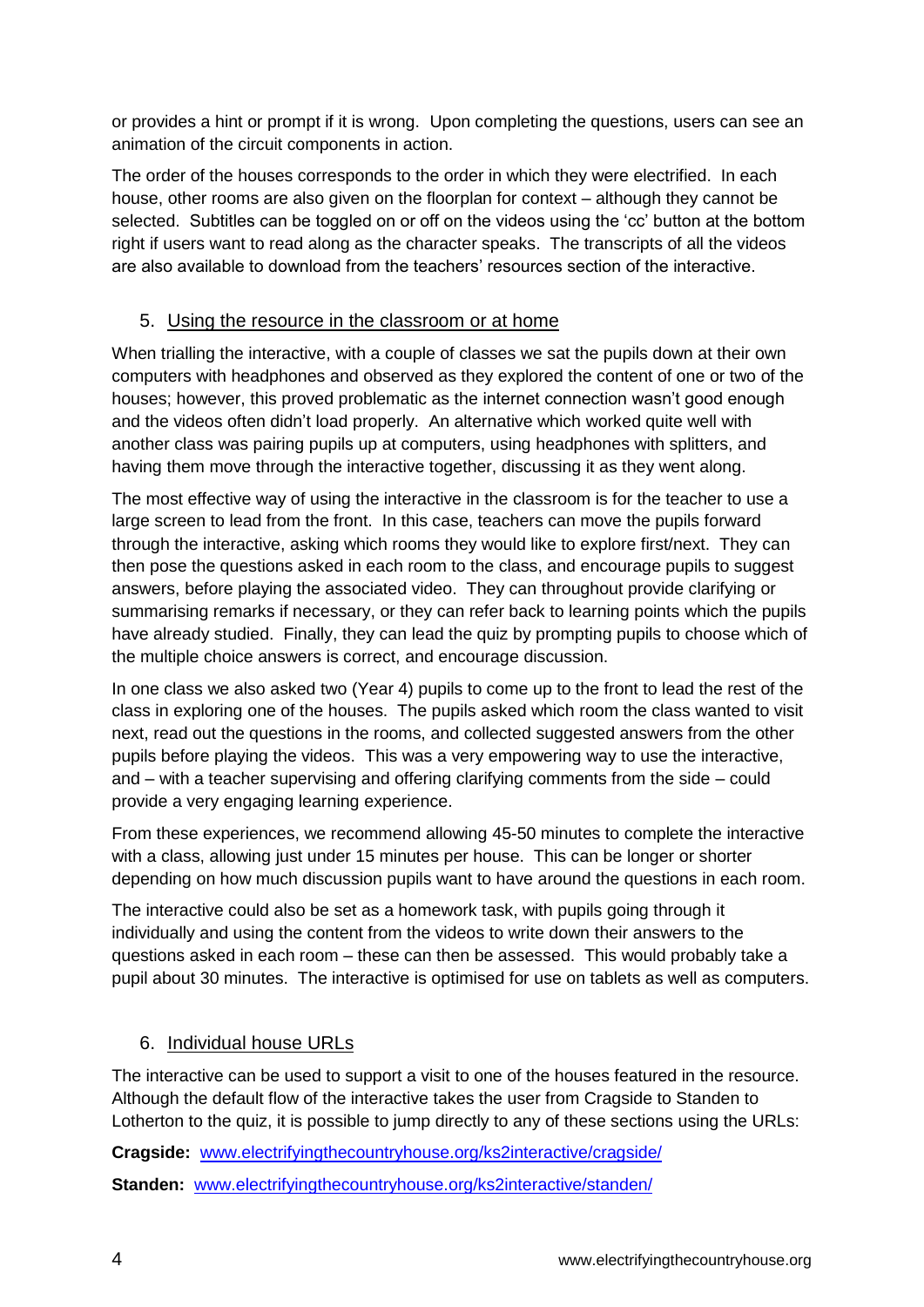#### **Lotherton Hall:** [www.electrifyingthecountryhouse.org/ks2interactive/lotherton-hall/](http://www.electrifyingthecountryhouse.org/ks2interactive/lotherton-hall/lotherton-hall-floorplan.html)

#### **Quiz:** [www.electrifyingthecountryhouse.org/ks2interactive/quiz](http://www.electrifyingthecountryhouse.org/ks2interactive/quiz)

In this way, the interactive could be used before a trip to one of these houses to prepare pupils for the visit.

## 7. Suggestions for follow-up activities

#### *A circuit component worksheet*

This worksheet can be downloaded from the teachers' resources page of the interactive, and links to the Science curriculum – electrical circuits. Pupils match up the circuit components with their symbols and label them.

#### *History of electricity timeline*

This involves placing developments in electricity (and other historical events) on a timeline, individually or in small groups – perhaps using the internet to find out when things happened. This helps pupils to situate events chronologically, an important History curriculum skill, and use of the internet could help develop individual or group research skills. This can be downloaded from the teachers' resource page of the interactive.

#### *Cragside character cards: 'Princess Alexandra's sore finger, and other stories'*

Lord Armstrong liked to show off his house Cragside and had many important visitors. In 1884, the Prince of Wales (later King Edward VII) and his wife Princess Alexandra came to stay and were very impressed by the electricity. These cards focus on 4 characters at the time of this visit: Armstrong, Princess Alexandra, the butler and the maid. The cards can be printed out (double-sided) and given to small groups of 4 or 5 pupils. Each group will read their card and devise a short piece of drama to portray the information on their character card to the rest of the class. These cards can be downloaded as part of this resource. This could link into the curriculum as a reading comprehension exercise and as an opportunity to create improvised or devised drama in small groups for the rest of the class.

#### *Building circuits*

Pupils could use circuit components discussed in the interactive to build their own circuits – perhaps trying to build the circuit they see animated at the end of the quiz. Alternatively they might try to make a lamp for their desks, or an electric call buzzer of their own – perhaps to summon a friend! This activity would link to the Science curriculum – building circuits.

#### *Writing letters*

After using the resource, pupils could choose one of the three guide characters and write a letter as that character to a friend talking about what they think about electricity. Were they for or against it? Were they excited, happy, nervous or scared about it? This could link in to the English/Literacy curriculum as a composition skills exercise.